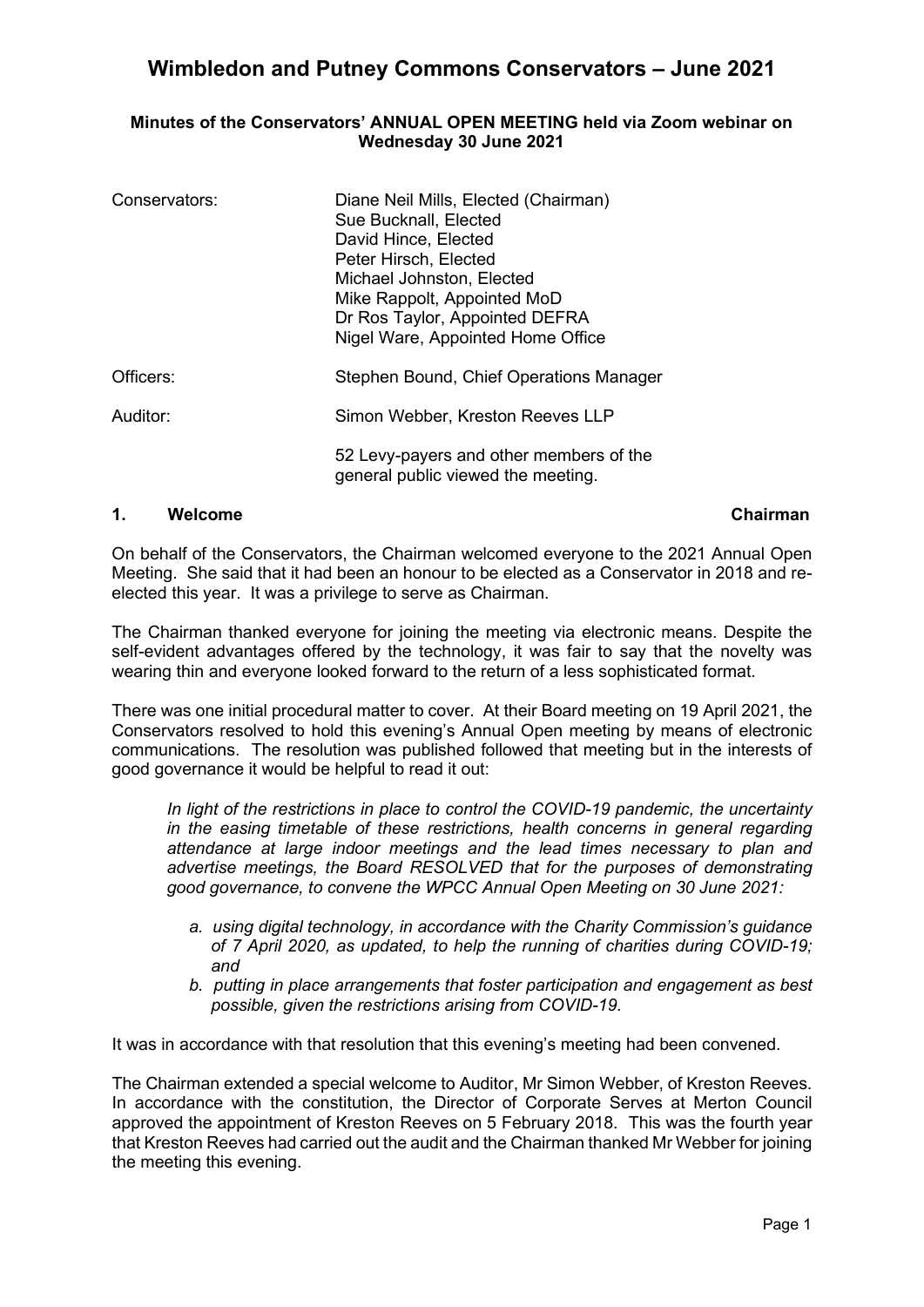Finally, the Chairman welcomed past Conservators, whose terms of office may have ended but whose bonds with the Commons endured and gave thanks for their continued support. With the very generous assistance of Michael Norman Smith, of the Wimbledon Society, WPCC had recently be in touch with the descendants of Sir Henry Peek, who had been involved in the founding of the Commons and had served as one of the first Conservators. It is the case that not only do they bonds endure but they transcend generations.

The Chairman then introduced the Conservators and the Chief Executive.

All questions would be taken at the end of the meeting.

## **2. Apologies Chairman**

There were no apologies.

#### **3. Minutes of the Previous Meeting on 30 July 2020 Chairman**

The Minutes of the meeting had been approved by the Board of Conservators and had been available on the Wimbledon and Putney Commons website. The Chairman asked for any comments on the minutes to be raised in the Q&A section at the end of the meeting and these would be recorded in the minutes of this meeting.

#### **4.** Chairman's Report Chairman Chairman Chairman Chairman

The following is the text of the Chairman's report to the meeting:

The 16 August marks 150 years since the Act that created Wimbledon and Putney Commons received Royal Assent. Given the events of the past year, the occasion of this important anniversary provides us with a particularly opportune moment to record our appreciation to the individuals who recognised that open space was as important to the well-being of the population as were homes and transportation.

We are all beneficiaries of their efforts and we should be reflecting not only on the great physical legacy that they created, but on their determination and courage to challenge the seemingly impossible. Through their efforts, Earl Spencer's proposal to enclose the Commons was defeated and his interest in the land conveyed not to local government or a board of works, but to an independent body of eight Conservators, funded by a local levy and protected by statute. In doing so, a bond with the local community was created that transcends any political or ideological boundary.

And it is this independence that has in turn been so fundamental in preserving the character and culture that make this resource so unique. To this day, Wimbledon and Putney Commons are almost alone in this country in still being patrolled by mounted keepers and tended by those who live on the land, to whom we are acutely thankful for their efforts in caring for this open space that has been a source of solace and sanctuary for so many particularly during the pandemic.

The pandemic has not only highlighted the importance of the Commons but also their fragility. Although there has for some time been a recognition of the need to invest in the buildings, most of which serve operational and public amenity purposes, both the pandemic and the increasingly frequent extremes in weather have brought to the fore the need to invest in the land as well. These developments have influenced our thinking on the Masterplan and as the nation lurches its way towards normality, we intend to undertake public consultation on the draft plan as soon as it is feasible to do so. Delivery of much of the long-term vision will however only be possible with external funding and we are hoping to bolster our fundraising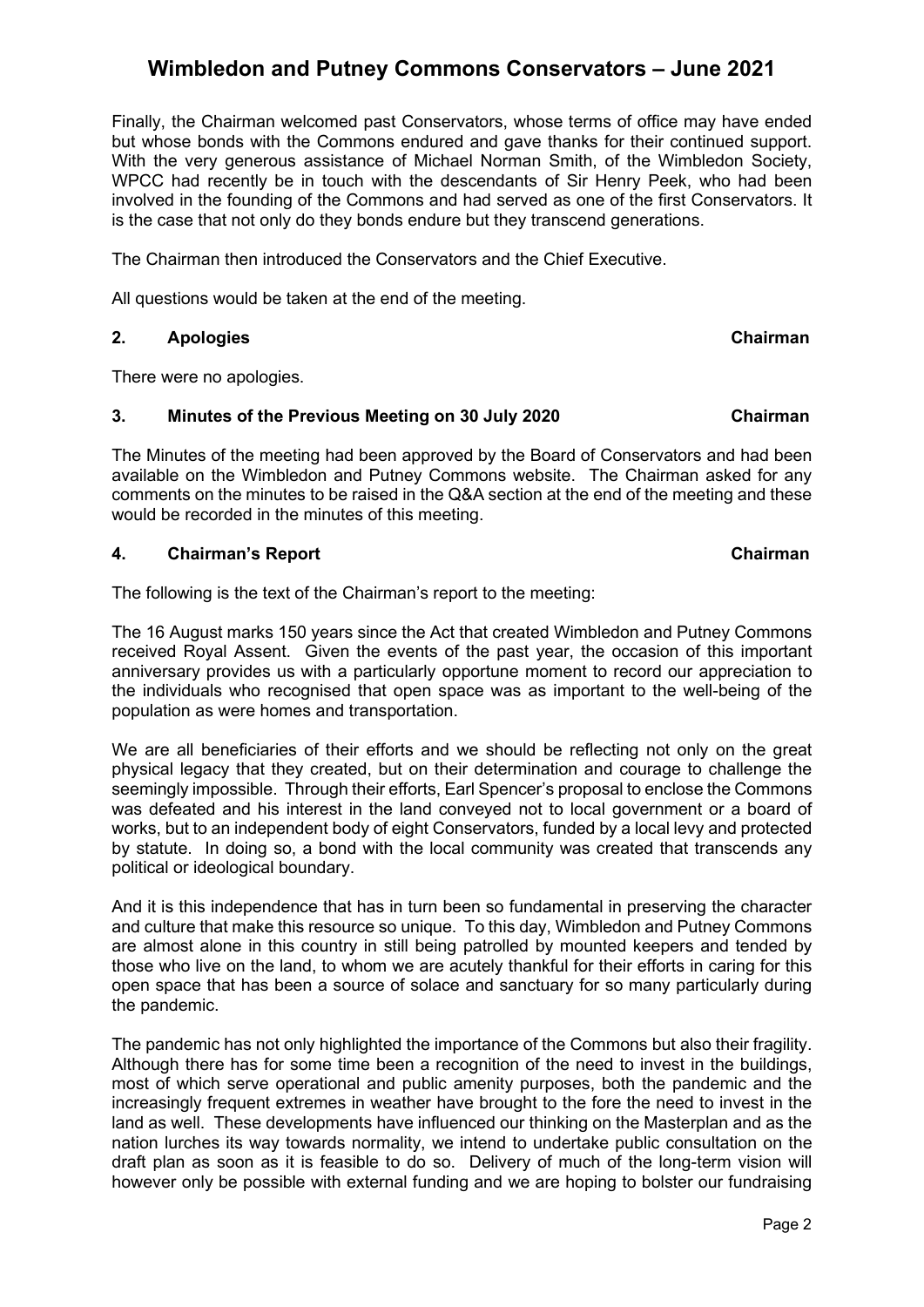efforts for that purpose. I should also mention that constitutional reform, both to strengthen operational budgets and provide legal certainty for new investments, is needed to support delivery of the Masterplan.

In reviewing the events of the past year, the term 'unprecedented' seems both overworked and yet wholly inadequate. Our revenue has suffered due to the restrictions limiting formal use of the Commons whilst our cost base has increased due to the surge in visitor numbers. The operational focus has shifted squarely to coping with the cascade of visitors and it is a huge tribute to the staff that the Commons have continued to function throughout.

Despite these operational challenges, on a strategic level, we have made important progress in governance matters over the course of the past year. Bringing the Charity Commission's Statutory Inquiry to a close was our highest priority and we therefore welcomed the publication of the final report almost exactly a year ago. With its closure, we have been able to move forward and focus on the delivery of our charitable objectives.

In support of the inquiry's focus on governance, we recognised the opportunity to strengthen certain processes and have therefore put in place measures to deliver additional clarity and rigour in a number of areas. Of particular relevance, we recognised the need to clarify the election procedures and therefore developed and published Election Guidelines in advance of the March 2021 triennial elections. The seamless execution of the elections demonstrated their value and I would like to thank Home Office appointed Conservator Nigel Ware for executing the role of Returning Officer so effectively.

The work of the Audit and Risk Committee, chaired with tenacity by MOD appointed Conservator Mike Rappolt, has provided further scrutiny of our governance and the insights provided by the committee have strengthened the organisation. I would also like to thank Mrs Sarah Wilton, a chartered accountant, for her continuing support of this committee and for the dedication and diligence that she brings to the role.

Despite the improvements in governance that have already been implemented, we are committed to continuous improvement as part of our day to day operations. The Finance and Investment Committee continues to play an important role in this area and has led a number of service reviews over the past year including those of remuneration and insurance.

The Commission's report also identified the scope to amend certain provisions of the 1871 Act. We initiated a review of the constitution in 2018 and since then have identified the areas requiring amendment and the various procedures through which any such changes could be effected. Unfortunately, the work has been delayed by both the pandemic and a decision by the Charity Commission to review the scope of their powers to effect constitutional reform in general. Despite the delay, the need to address these issues, some of which have challenged the organisation for a very long time, remains a priority. We are very grateful for the continuing support of two local barristers, Mr George Laurence QC and Mrs Francesca Quint, who serve as external members of the Constitution Working Group. Both are experts in their respective fields of open spaces and charity law and generously provide invaluable assistance in this important undertaking. We owe them an enormous debt of gratitude.

Given its importance, it is worth reiterating that constitutional reform is not about introducing a more permissive regime or diluting the fundamental purposes of the charity. There is a clear mandate through our founding legislation, charitable objectives and the special designations of our sites for our duty to protect and preserve the Commons and make them available for the purposes of exercise and recreation. We are not looking to alter these.

Community engagement is one of our two strategic objectives and is very much at the heart of the Friends of Wimbledon and Putney Commons, launched in 2019 for the dual purposes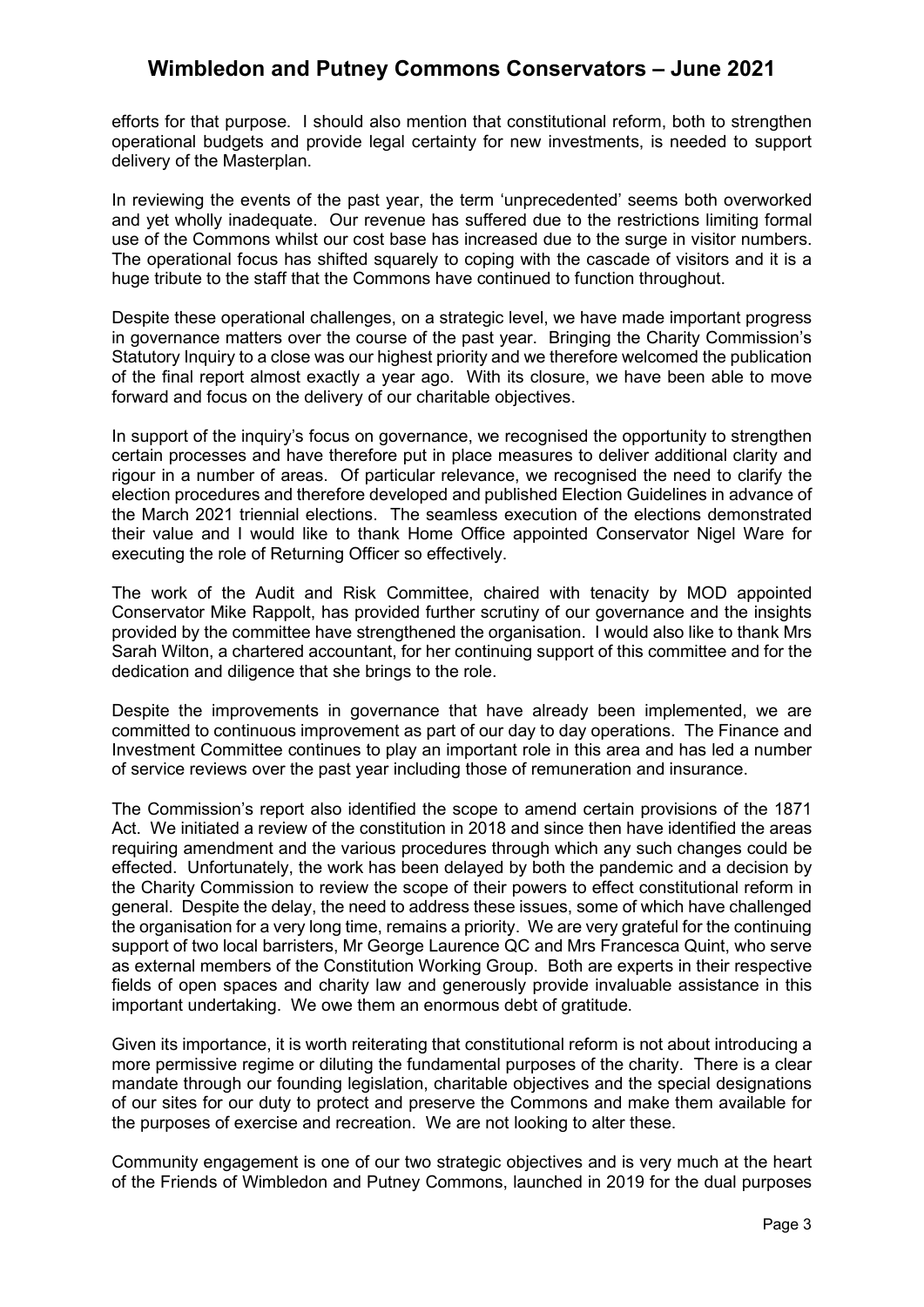of collective celebration and fundraising. Although the pandemic has curtailed the planned programme of events, subscriptions to the Friends have grown unabated and helped fund the much-needed upgrade of the Beverley Brook Path. The Friends Committee, under the capable leadership of newly elected Conservator Sue Bucknall, will lead the 150th anniversary celebrations and she will be speaking later this evening about this.

As mentioned earlier, our triennial elections, normally an important part of the engagement process, were operationally flawless yet devoid of almost any physical interaction due to the pandemic. I would like to thank all of those who bravely put themselves forward as candidates, particularly in such an unfamiliar setting, and to all of those who supported the democratic process.

The elections also marked the end of term for two elected Conservators and I would like to thank Mrs Shirley Gillbe, who contributed across a wide range of areas over her six years in office, and Mrs Sarah-Jane Holden, who was instrumental in establishing the Friends' Group over her three-year term. Dr Ros Taylor, the DEFRA appointed Conservator, also retired in December 2020 having served as a Conservator and Chairman of the Wildlife and Conservation Forum since 2013. Their formal duties may have ended but their willingness to contribute is undiminished and we are enormously thankful for their continued involvement. I would also like to thank my fellow Conservators, David Hince and Peter Hirsch, both of whom were successfully re-elected, for their role in enabling the achievements of the past year to be delivered. We also welcome Sue Bucknall and Michael Johnston as recently elected We also welcome Sue Bucknall and Michael Johnston as recently elected Conservators as well as Oliver Bennett MBE, as the new DEFRA appointed Conservator. They all bring valuable expertise and fresh perspectives to the Board and I feel most fortunate to have them involved.

At the end of 2020, we announced with deep regret the decision of Simon Lee to retire as Chief Executive. Simon provided outstanding leadership for the Commons over the course of his six-year tenure and the culture and ethos that characterises this unique organisation owes much to Simon's willingness to lead from the front and discharge his duties with integrity and quiet determination.

Simon's natural communication skills and wonderfully disarming demeanour allowed him to engage easily with both the local and wider communities. There is no question that under his leadership, the realm of influence enjoyed by the Commons expanded well beyond its traditional boundaries. His absence has been keenly felt by all those who had the privilege to work with him. We are enormously indebted to Simon and wish him well in the future.

To lead the organisation through the next period of the Commons' history, we were delighted to appoint Stephen Bound as Chief Executive, effective 1 June of this year. Stephen joined WPCC in January 2016 as Chief Operations Manager, and since then has been responsible for the day to day operations of the Commons, a role that has been particularly critical over the past 15 months. On behalf of the Conservators, I would like to reiterate our appreciation to Stephen for the commitment that he has made since he joined us and over the past few months in particular.

The Chief Executive leads a small team who maintain the land and keep law and order and in doing so selflessly put the interests of the Commons ahead of their own. Never has this been more true than during those early uncertain days of the pandemic. The role of the Commons has perhaps never been so intensely tested nor widely appreciated yet there has never been any doubt in the staff's sense of commitment both to the public and to one another, driven by nothing more than a self-effacing pride in delivering an essential service. They are often the first if not the only point of contact for members of the public and are a great tribute to us all. On behalf of the Conservators, present and past, volunteers, and members of the community, we owe them a debt of gratitude and thank each and every one.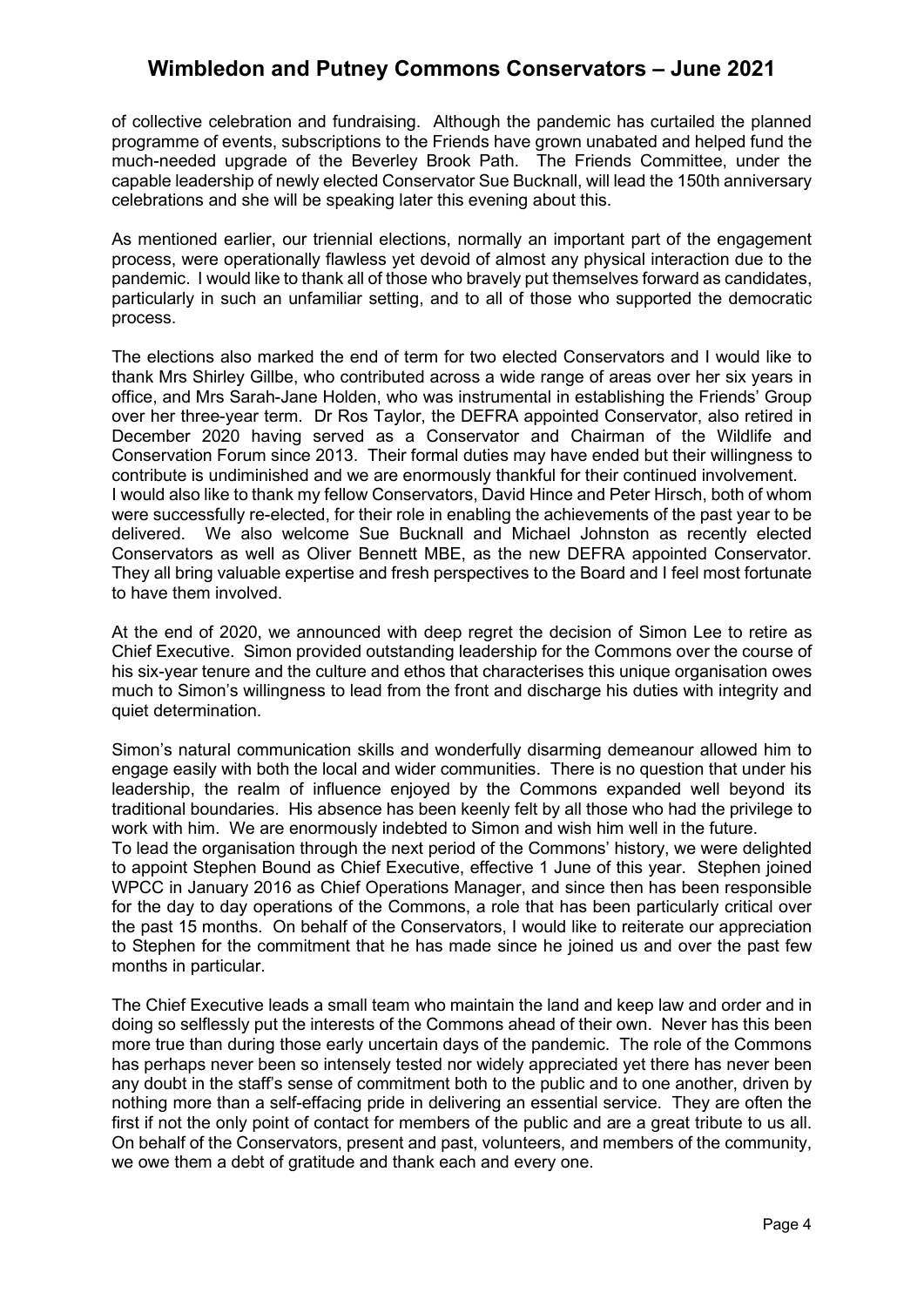I would like to express my sincere appreciation to all of those who have given freely of themselves to support the Commons through volunteering, membership of a committee, picking up rubbish or in another capacity. Some are well known to us whilst others remain anonymous but all are motivated by nothing more than a love of nature and a sense of community and I am grateful to all of them for their support and guidance. We are also enormously indebted to those who have supported us financially either in aid of a specific project or more generally, including membership of the Friends. The generosity of all our donors and the public goodwill that it represents is humbling and we value every single contribution.

In closing, I hope that we will take this opportunity of the 150th anniversary to celebrate this cherished open space that we are so fortunate to have at the heart of our community. At the same time, we celebrate the legacy that Henry Peek and others bestowed upon us, of vision, foresight and sense of purpose to ensure this precious resource remains with us and future generations forever.

Thank you.

#### **5.** Presentation on the Financial Statements **Nigel Ware**

The following is the text of the report to the meeting made by the Chairman of the Finance and Investment Committee:

Good evening.

I expect that some of you will have downloaded copies of the 2021 annual report from the website. The financial statements themselves will be found starting on page 35 of the annual report and cover the year ended 31 March 2021, which was, of course, the first year of the pandemic.

An important thing to remember about charity accounts is that there are two types of funds – unrestricted funds and restricted funds.

Restricted funds are those funds that have been given to the charity for a specific purpose and may only be used for that purpose. In our case the main restricted funds which resulted in income or expenditure during the year were the Horseride Appeal, the National Lottery Heritage Fund project and the Beverley Brook path project.

All other funds received were unrestricted funds which can be used generally for the purposes of the charity. Within unrestricted funds it is possible for the Board at its discretion to designate funds for a particular purpose and the WPCC does this for Election Expenses. The triennial Election was held in March 2021 so the balance on the Election Expenses fund was fully utilised in the financial year.

The Statement of Financial Activities is on page 35 of the annual report and shows the income and expenditure of the charity for the year.

The results are broken down into the two types of funds. If we look first at the restricted funds you will see that we started off the year with a balance of £62k, we received £111k of income in the year and spent £126k leaving a balance of £71k to be carried forward. The largest items of restricted income and expenditure related to the National Lottery Heritage Fund Project and the Beverley Brook path project.

Moving on to the unrestricted funds. Our income this year was £1,761k which was £13k lower than last year. The main components of this reduction was a decrease of £38k in income from sports facilities and a reduction of £26k in the income from filming and fairs. These declines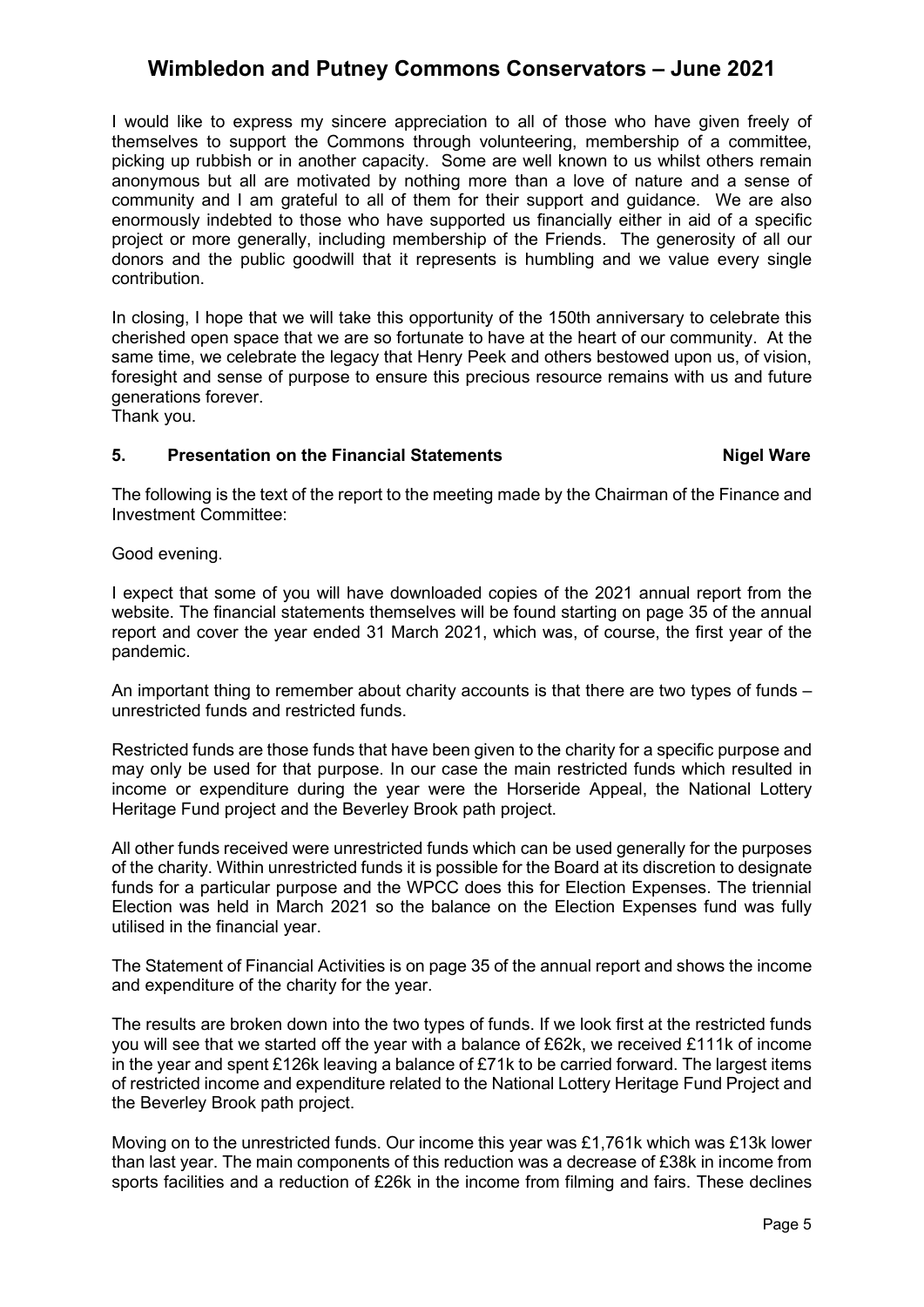in income were caused by the lockdown but were partially offset by an increase of £30k in our levy income.

As I have explained in previous years, a consideration of our expenditure is complicated by the inclusion of a number of non-cash figures relating to the Local Government Pension Scheme, which I shall refer to as the LGPS. By non-cash I mean that these are items which under the relevant accounting standard are required to be charged as an expense in the Statement of Financial Activities but do not result in us having to make a physical payment to the pension scheme in respect of them. The contributions we actually pay to the LGPS are based on the detailed triennial actuarial valuations of the pension scheme which are determined on a different basis to that adopted for accounting purposes. At the last triennial valuation at March 2019 our share of the LGPS was in surplus.

These additional non-cash costs amounted to £299k in the year ended 31 March 2021. On page 19 of the annual report, you will see that we have summarised the statement of financial activities in order to distinguish these non-cash LGPS costs. Ignoring these additional costs our expenditure on unrestricted funds was £2,030k which was an increase of 11.9% in comparison with the previous year.

The main increases in expenditure were:

- An increase of £71k spent on a cleaning, skips and rubbish removal as a result of the enormous increase in litter that arose during lockdown;
- The costs of the triennial election which were £58k;
- An increase of £91k in administration staff salaries, the largest component of which related to the retirement of a senior member of staff;
- An increase of £109k in legal fees, the main components being the cost of defending two appeals made by a levy-payer against a finding of the Information Commissioner in favour of the charity and the legal costs associated with an employment matter.

The overall result for the year was an operating loss of £269k before the non-cash items relating to the LGPS. Of this loss £135k was directly due to the impact of the pandemic and the associated lockdowns.

Taking the non-cash LGPS items into account we ended up with net expenditure of £568k for the year from which we deduct the gain of £280k on our investment portfolio and then add an actuarial loss on the LGPS of £25k which leaves us with a net decrease of £339k in unrestricted funds for the year.

The balance sheet on page 36 shows that the charity's net assets before the LGPS liability were £3,074k at the year-end which was only £5k less than at the end of the previous year.

We then have the pension scheme liability of £2,857k which reduces the net assets to £217k. The pension liability has gone up this year by £324k with one of the main reasons for this being a fall in discount rates as a result of the pandemic.

The cash flow statement on page 37 shows that our cash balances decreased by £151k during the year which left us with bank balances at the year-end of £181k. In addition to our bank balances we have an investment portfolio which has this year produced a stellar return after the slump last year at the start of the pandemic. At the year end the value of our investments was £1,630k.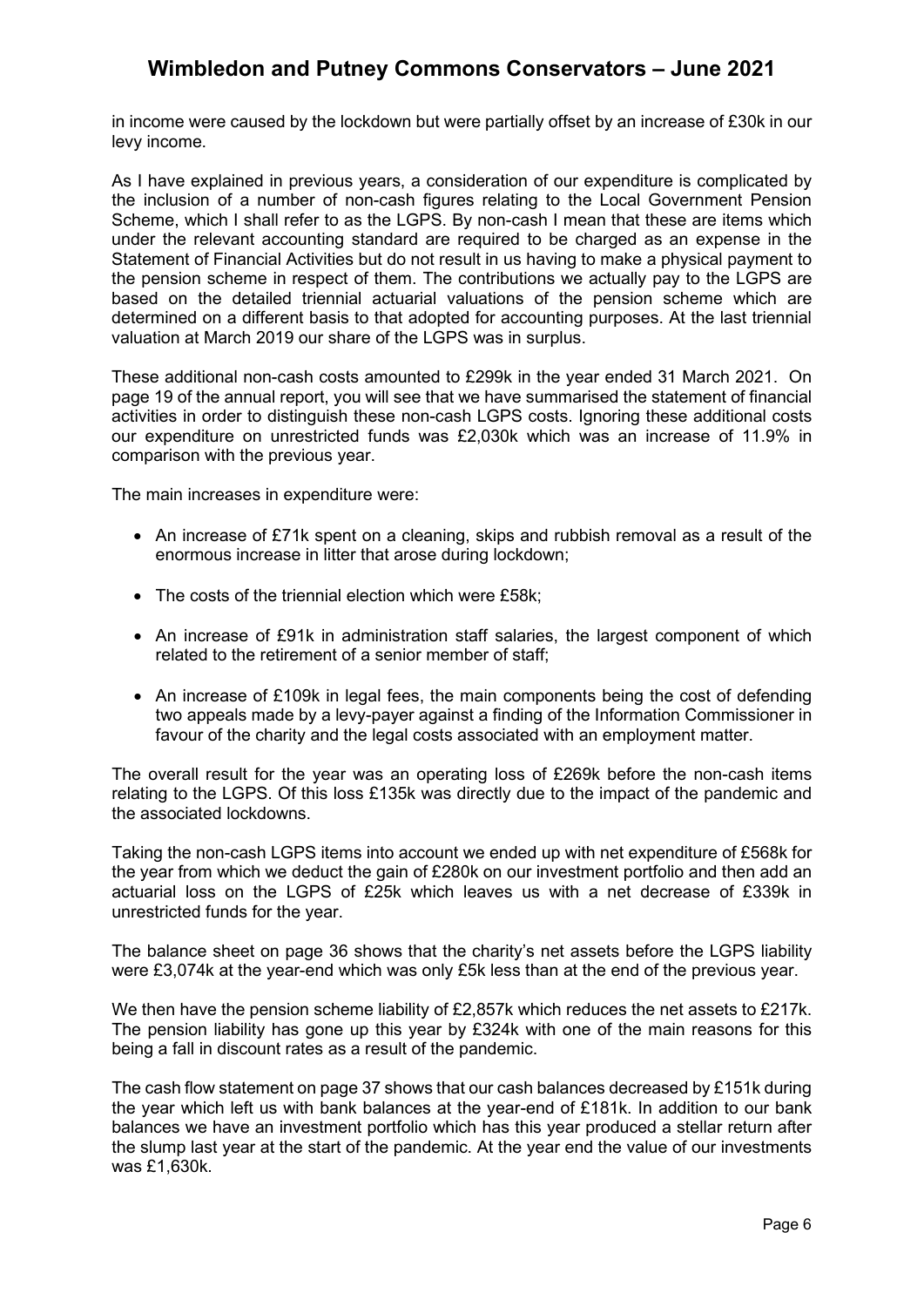Looking ahead to the current financial year our results are again likely to be adversely effected by the pandemic but hopefully much less so than in the last financial year as long as we do not find ourselves going back into another restricted movement environment. We had to delay some expenditure last year and much of this will now take place in the current financial year. Therefore, it is likely that we will suffer an operating loss before LGPS adjustments for this year.

### **6.** Chief Executive's Presentation **Stephen Bound** Stephen Bound

The following is the text of the Chief Executive's report to the meeting:

When I started thinking about what I was going to say tonight, inevitably I looked back at what I had prepared for last year's open meeting. Unfortunately, much of what I said last year has held true for the year just gone. Life has been dominated, for all of us, by COVID-19 and the challenges created by the pandemic.

However, as the months have gone by, thankfully, with a greater understanding of coronavirus and of the reduced risk in outdoor spaces, we have been able to return to some semblance of normality on the Commons. Cast your minds back to April and May 2020, which seems like a very long time ago now - and you might recall the restrictions that we had felt it necessary to introduce – closing the car parks and the public toilets, taping off benches and asking people to keep their dogs on leads. Despite further lockdowns over the course of the year, we were able, on the commons at least, to relax the restrictions. Whilst the number of people using the Commons remained high, day to day visitors were able to get back to using the open space in the way that they had before the pandemic – and for many I'm sure the Commons were an oasis of normality in an otherwise strange world.

Unfortunately, nearly all the events that WPCC had planned on the Commons had to be cancelled. This included our Annual Open Day and the very popular Easter Egg Hunt and Pumpkin Hunt which always attract large numbers of young families to the Commons.

Most third-party events on the Commons through 2020/21 were also cancelled. For the second year in a row, there was no Rosslyn Park Schools Rugby Sevens Tournament, the funfairs were absent from both Wimbledon Common and Putney Lower Common, the commercial half marathons, 10k and 5 k races and the Wimbledon Common parkrun, a weekly feature in normal times, were postponed. Half marathons and 10k runs, albeit on a smaller scale than usual, have restarted over the last couple of months; parkrun is due to restart on 24 July, providing that we don't stray off the route of the roadmap again. Of the events which would normally be in the calendar for the Commons, only Bookfest was able to go ahead – albeit at a muchreduced scale. As you are probably aware, most of these events pay a fee to WPCC for use of the land, and this provides very valuable income which is used entirely for the better management of the Commons. Therefore, the lack of events over the year had a financial impact.

While income was reduced, costs in some areas went up. Those of you who are regulars to the Commons will have no doubt seen the huge quantities of litter and waste we have had to deal with over the past 12 months. As a result, we have had to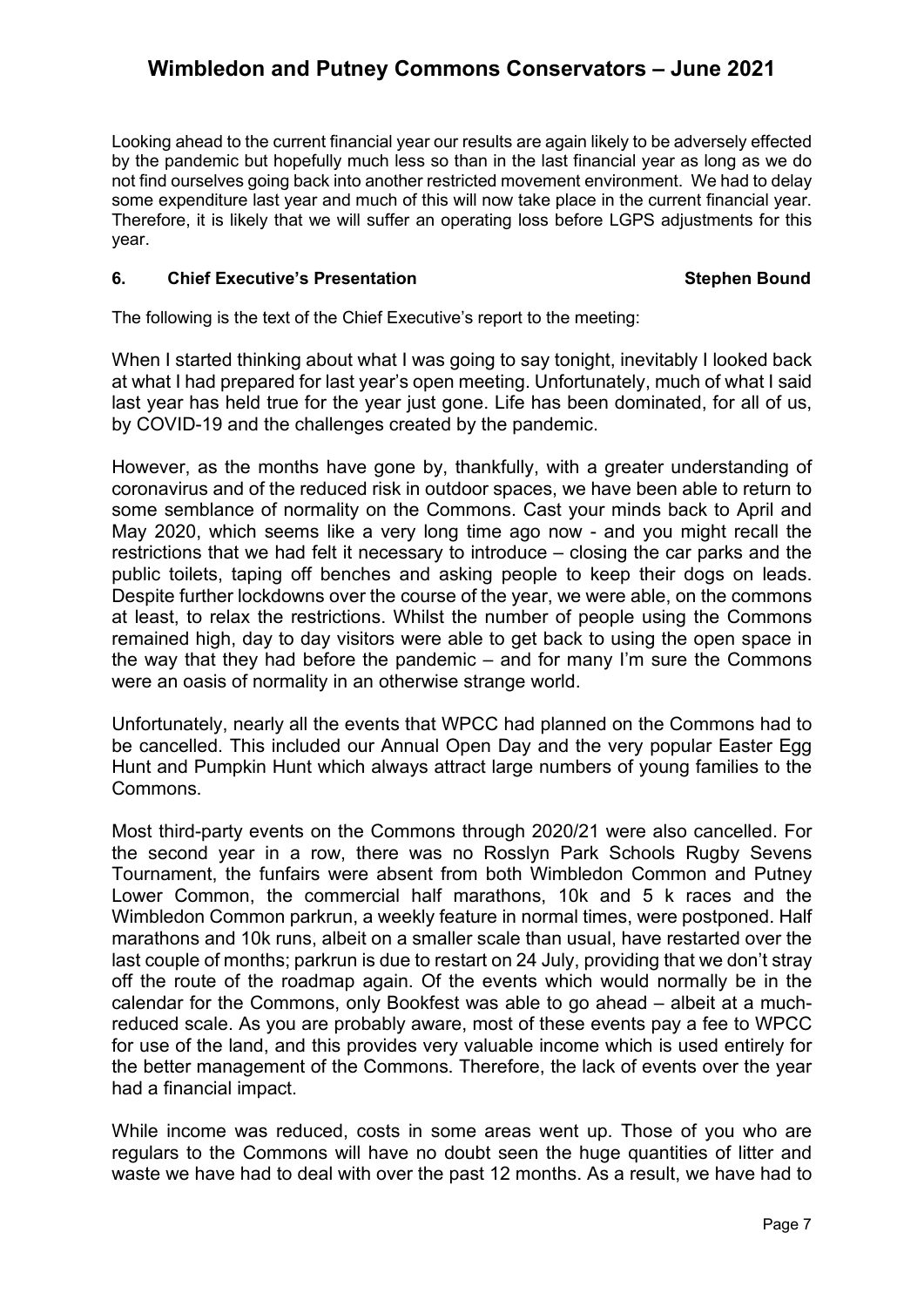bring in extra bins – at considerable cost - in order to cope. Whilst it's relatively easy to bring in more bins, it's harder to remove them once visitors have got used to the extra capacity. Therefore, this is an extra cost we may be stuck with for some time. Some of you may have noticed that we have put up signs asking people to take litter home or considering making a donation towards this extra cost and it would be remiss of me not to say, if you would like to help out with these costs, donations can be made via our website and will be very gratefully received!

The additional footfall has had a physical impact on the Commons too. In the high footfall locations – such as around the Windmill Car Park, vegetation was completely destroyed in some areas. Previously green patches of land became bare earth. This wasn't helped by a wet winter and a cool April and May – which meant spring regrowth was very slow. In order to allow the vegetation to recover we've roped off some areas of the Commons and the warm, showery weather we have experienced lately will hopefully help to speed the process of recovery.

We have also seen impacts on more remote areas of the commons. For instance, on Putney Heath, there are places where paths through the heathland have become three or four times wider than they were pre-COVID – with the loss of valuable habitat as a result. We are monitoring their recovery and again, we may need to install some form of barrier, probably in the form of dead hedging, to restrict access temporarily.

Whilst a good deal of our work over the last year has been reactive, we have found time to complete some significant projects. Perhaps most notable of these was the surfacing of the Beverley Brook path. Some of you may recall that back in 2018 we undertook a major habitat restoration project on the Brook, working in partnership with the South East Rivers Trust. This is already leading to a significant improvement on the ecology of the Brook. However, access to the Brook for walkers and for cyclists, particularly in the winter months, remained poor. So, in September 2020 we completed a project to surface the path, between the Richardson Evans Memorial Playing Fields Pavilion and the Brook Cottage Bridge. The work cost a total of £80,000 - which was funded via a £60,000 grant from South Western Railways Customer and Community Improvement Fund, with the remaining £20,000 coming from the Friends of Wimbledon and Putney Commons.

The Maintenance Team has also been able to make progress on a number of important conservation projects. The most significant of these involved the restoration of Stag Bog which is one of three historic bogs that can be found on Wimbledon Common. The bog has been transformed from an area that had gradually been taken over by a dense cover of bramble and small trees to, by the end of March 2021, an open, sunlit area containing a series of small pools.

It's pleasing to say that the conservation work we do doesn't go unnoticed or unappreciated and once again this year we entered London in Bloom and I'm pleased to say that, both Wimbledon Common and Putney Lower Common were awarded Gold in the Common of the Year category.

Finally, I just want to say a few words of thanks. Firstly, as a team we have had so much support and goodwill from the local community over the past year – whether it's volunteer litter pickers helping to clean up the Commons or just positive feedback from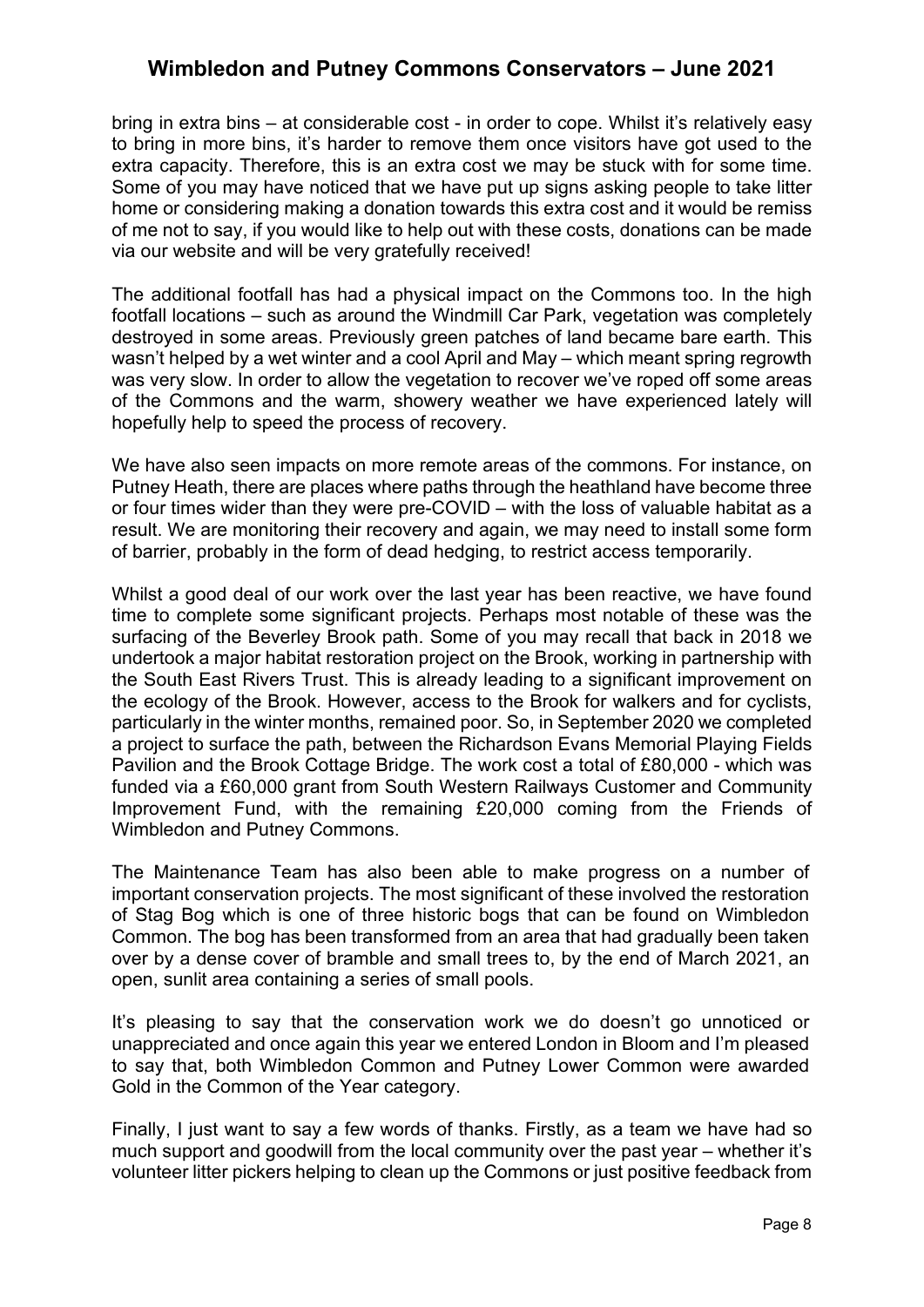people who have found access to the Commons even more important during the pandemic. Secondly, I want to say a huge thank you to the staff team, who have worked so hard in difficult circumstances and who have shown exemplary commitment to the Commons. Last year I ended by wishing for a less challenging year. Obviously that wish didn't come true – but I think we have genuine reason to hope that the coming year will see a return, if not to complete normality, at least something approaching normality on the Commons.

### **7. Annual Conservation Report Conservation Report Conservation Report Conservation Report**

The following is the text of the report to the meeting made by the Chairman of the Wildlife and Conservation Forum:

Good evening.

I was appointed in January 2021 and I chair the Wildlife and Conservation Forum which provides monitoring of the site and helps provide advice to the Conservators about nature and conservation.

Perhaps it would be helpful to remind everyone about the Commons and why they are so important. They are a nationally and internationally important site as a result of the rare heath, grassland and bog habitats it supports as well as being vitally important for rare stag beetles too.

The habitats are exceptionally rare and I believe that is generally under-appreciated – over the past 150 years around 80% of heathland, over 90% of natural grassland and 94% of bog habitats in England have been lost so the remaining habitats that can be found on the Commons are exceptionally important at a national level. The Common has the largest remaining area of heath in London – and also one of only 6 bogs remaining, and one of the largest.

That means the plants and animals that live there are also threatened and that's why we have a legal duty to protect and enhance the habitats where possible. We have some fantastic species on the Commons – for example, on the Nature Walk that the Chairman referred to we found species such as Bee Orchids, Adders Tongue Fern, Emperor Dragonflies and carnivorous plants. It is an amazing site with a lot to protect.

Much of the management of the site therefore, including over the past year, has been about protecting these valuable habitats – that means making sure that we do things like conduct tree and scrub clearance and mowing the grassland habitats at the right time. Examples of that work have included the removal of invasive Turkey Oak, the creation of heathland fire breaks which is important given the predictions for climate change, the control of bracken and so on.

Managing these habitats is pretty challenging as essentially we are having to mimic what large grazing animals would have done naturally in pre-historic times and subsequently what farm grazing animal would have done as part of the agricultural management of the site. The Commons haven't been grazed since the Second World War so it is now up to us to maintain the open habitats. If we didn't intervene in the site the whole area would soon return to dense woodland – and because large herbivores do not roam the Commons anymore, that woodland would be very dense and species poor. This can be seen on some of the paths leading away from the Windmill that have closed canopies, no ground flora and very few birds.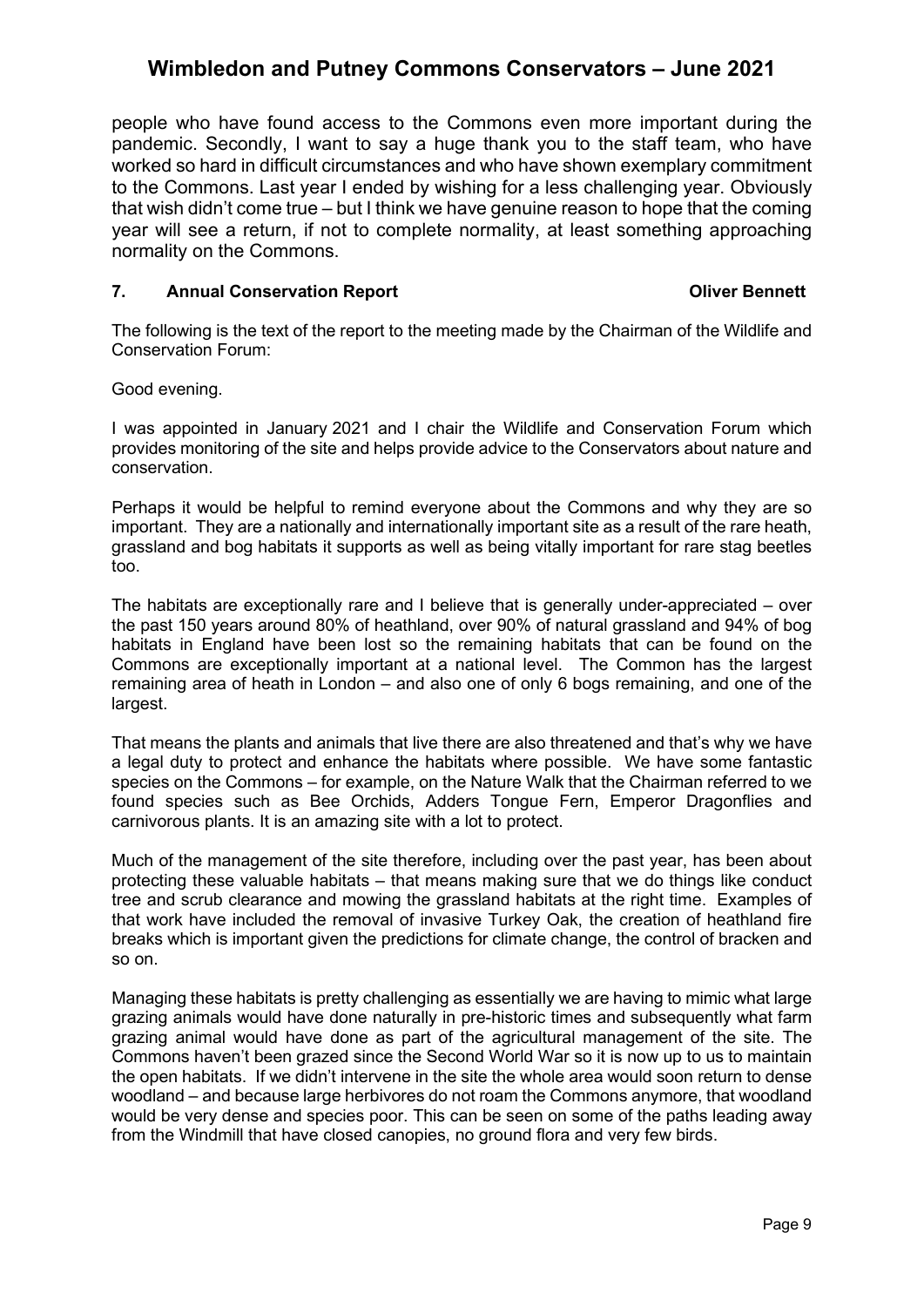We are indebted to the volunteers that we work with us to keep on top of this habitat management, as without their help the rare plants and animals would soon die out. Full information about the conservation work we do can be found in the fantastic Annual Conservation Reports on our website, which are written by Peter Haldane our Conservation and Engagement Officer.

However, whilst a huge amount of conservation work takes place and the site is very valuable, it has faced some damage over the decades with areas of heath and grassland being lost and some of the rare plants and animals becoming extinct. It may be possible for us to reverse some of these historic declines. For example, we could test the reintroduction of grazing ponies to the site, attempt different forms of mowing regime or restore former heaths that existed on the Common.

Some of this work has already begun as Steve mentioned. Stag Bog, which was lost over the past 30 or 40 years due to shading by trees, has been reinstated along with the restoration work along the Beverley Brook. And we may also be able to reinstate or improve some of the other rare habitats if our resources permit.

To chart the way forward with this work, WPCC and the Wildlife and Conservation Forum have been involved in the development of the masterplan and are also working on a land management plan which will develop a more strategic approach to how we manage the Commons.

Through this work we can make the Commons the best they can be for wildlife and protect and enhance these rare habitats for another 150 years and beyond.

If you are interested in this work or the environment of the Commons more generally, we have a very active Facebook group – Wimbledon and Putney Commons Nature Notes. Where visitors to the Commons post recent sightings and so do staff and volunteers. We'd also love for you to get involved in volunteering on the site – opportunities are also on the website.

We also run frequent nature events – last weekend we had a series of events such as small mammal surveying, bat monitoring, plant hunting, and a talk on bee keeping. Do keep an eye out on our website for future events.

### **8. Update on the Friends of Wimbledon and Putney Commons Sue Bucknall**

The following is the text of the report to the meeting made by the Chairman of the Friends of Wimbledon and Putney Commons:

Good evening.

The Friends of Wimbledon and Putney Commons bring together all those who are connected by a passion for the Commons for the purposes of collective celebration and fundraising and I would like to focus on both those aspects this evening.

Over 500 people have already signed up to the Friends and if you have already joined you know that you play a crucial role is preserving, protecting and maintaining this special place and helping everything we want to do. If you decide to join, you will also be invited to special events that will provide a unique experience of the Commons amongst all the other people who share that passion and commitment.

The Friends had a very successful launch in September 2019 however, the lockdown in March 2020 restricted significantly the progress of the events that had been planned. Tthere were some successful talks held via Zoom, including one by local resident Alan Blower which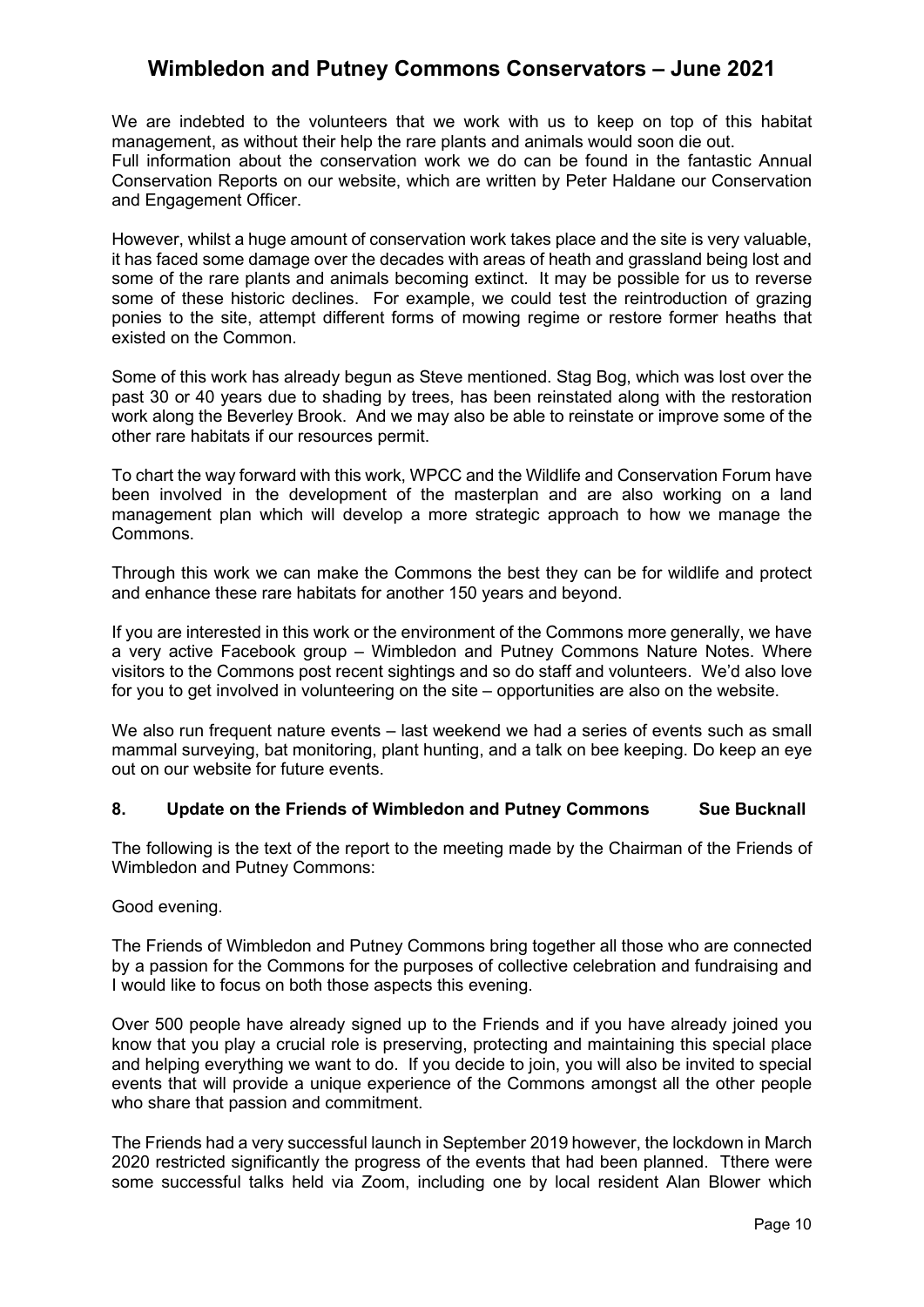proved so popular that over 400 people joined the talk and it had to be repeated twice over, as well as an online bridge tournament. All these events helped with fundraising.

Now that we are coming out of lockdown, we intend to make up for lost time and has already been mentioned, it is the Commons  $150<sup>th</sup>$  Anniversary this year and there are some special events taking place to mark this. One such event will be Afternoon Tea in the Debentures Lounge at the All England Lawn Tennis Club which will include the premier of a film made by the Wimbledon Civic Theatre Trust based on the history of the Commons.

This year, on 28 October 2021, there will be a reception at the House of Commons, sponsored by the Wimbledon MP, Stephen Hammond and it will include a tour of the House of Commons and a reception on the Terrace. The original of the Wimbledon and Putney Commons Act 1871 will be on display. In conjunction with that, there will be an online auction which will run for the whole of October. If anyone has any valuables you would like to donate, do please contact the Ranger's Office.

The first event of celebrations will be a Games Day on 15 August 2021. The base of the event will be near the Windmill and other events will take place at other locations across the Commons – Putney Lower Common and the Richardson Evans Memorial Playing Fields. across the Commons.

Why a Games Day? For over 150 years games and sports have been played on the Commons and so we want to celebrate the use of the Commons for exercise and recreation. Some of the events taking place on the day include a race organised by the Thames Hare and Hounds, you can have a go at golf putting, there will be a series of family events with activities for children, a sport-related family walk with clues to collect around the walk. There will also be a self-guided wellness walk taking in some quieter areas where you can appreciate the special nature of the Commons. A geocaching walk has also been arranged as the Commons seem to be a national hotspot for the geocaching community. The organisers of Geocache England have kindly agreed to make a special 150<sup>th</sup> Anniversary geocache which won't be released until the morning of 15 August. Experts will be on hand on the day to explain how geocaching works and how you can become involved. They have also donated some prizes for those taking part, including tickets to the first ever Mega London Geocache which takes place at the end of August. On Sunday 29 October, volunteers from Geocache London will also be taking part in a geocache/litter pick event.

The WPCC family events will all have prizes and we would welcome any donations or sponsorship to help cover the costs of the day.

Alongside these events, there will be a horse-riding display, cycling, stoolball, football along with the AFC Mascot, rugby and a Tug of War at the end of the day. The Richardson Evans Memorial Playing Fields will host a football match between AFC Wimbledon and Old Thorntonians and a cricket match will be held at Putney Lower Common.

I hope you will be able to come along and watch or join in. You will also be able to sign up to the Friends and help me reach my goal that this time next year I will be able to tell you that we have a 1,000 member and have raised funds to help pay for a variety of projects across the Commons including new signage and a special "150 Year" installation

#### **9. General Discussion and Questions Moderated by David Hince**

David Hince thanked the attendees for their questions and said that we would aim to answer as many as we could, with the remainder being addressed via email where possible.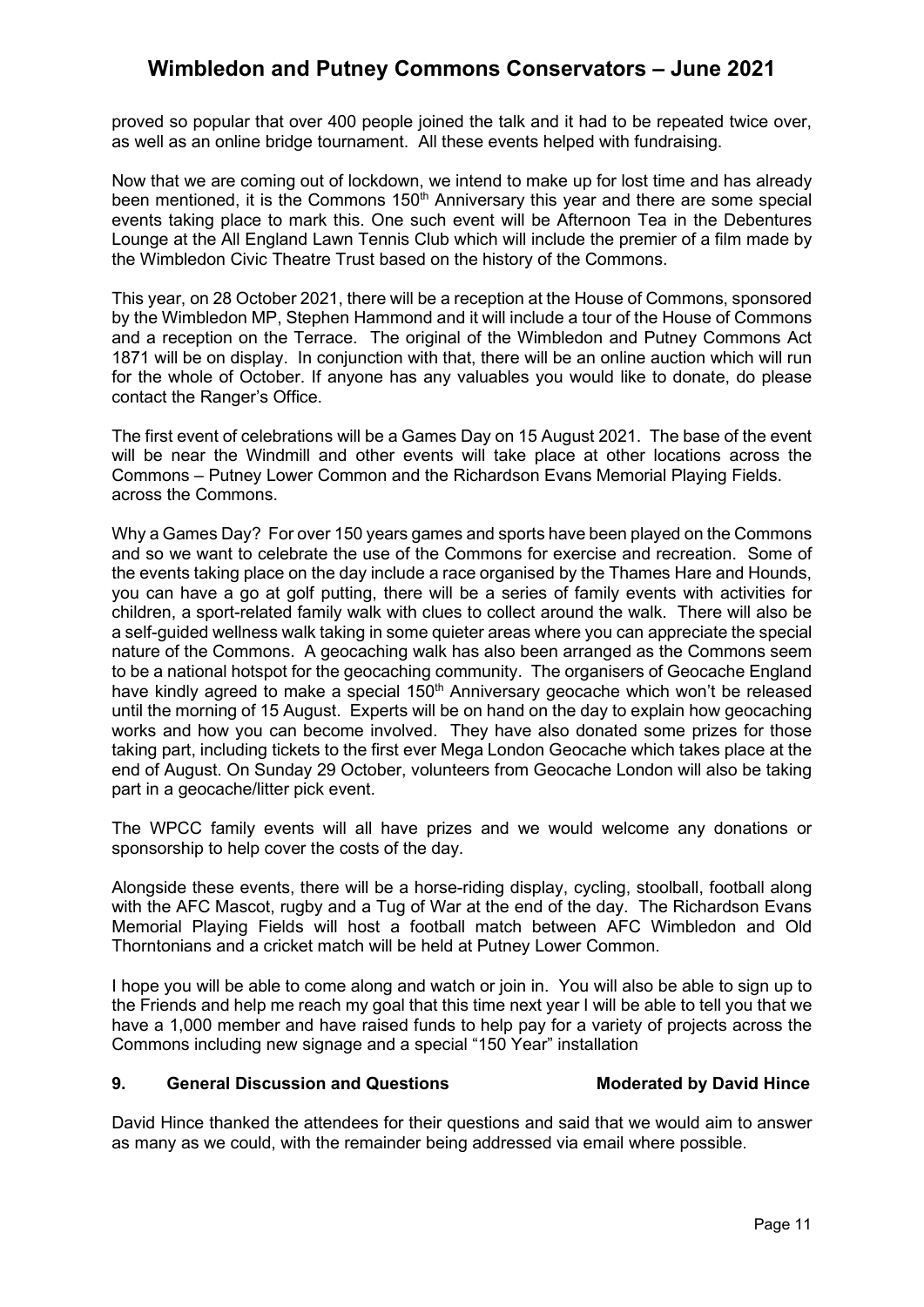**Q1.** The first question was from Selma Rauf who wanted to know what more effective steps were being taken to protect wildlife since she had not seen any difference in uncontrolled dog behavior on the Heath and the Common

**A1.** The Chief Executive responded that he was a dog owner himself but understood that there was no question that dogs, and in particular uncontrolled dogs, had an adverse effect on the Commons and its wildlife. Years of research had shown that dogs do disturb ground-nesting birds and dog-fouling has an impact on the flora of sensitive areas. It was well documented that many people bought dogs during lockdown and numbers had been further exacerbated by a "dogs on lead only" policy in Richmond Park whilst the deer are in the birthing season. There was a need for stronger enforcement by the Keepers where dogs were out of control and in future, areas, such as The Plain, might need to be roped off to restrict access during the breeding season. It was something we would need to be firmer with.

**Q2 -** Mr Anthony Lander asked if it would it be possible to provide a summary of the progress being made in attempting to change the Common's constitution. Had the Conservators arrived at a definitive list of amendments desired and what were the principal changes? Were we looking at broadening the 'levy-paying area'?

**A3**. The text of the Chairman's response to the question is set out below:

The constitution working group was established in April 2018 and by December 2019 the group had identified both the key areas requiring constitutional reform and the procedures through which such reforms could potentially be made.

As announced at the time, the Board had agreed to initiate a phased consultation process in order to understand the views of the public regarding potential amendments in the three key areas. Unfortunately, this was suspended due to the pandemic and further delayed by a decision by the CC to review the scope of their powers to effect constitutional reform through a scheme.

Given the easing of restrictions, we will be reconsidering our position on this matter but as I said in my remarks, many of the issues have challenged the Conservators for a very long time and need to be resolved.

The three areas that have been identified include the levy, buildings and land and governance and I will say a few words about each.

#### 1. Levy

A founding principle of the 1871 Act is that the levy is intended to serve as the principal source of funding to maintain the Commons. Under the Act, the area is defined by those who primarily benefit from the Commons; last data (1976) suggested over half (54%) of visitors were from outside the levy area. Those residing in levy area have a duty to pay the levy (at present £31.00 for Band D property) and are also entitled to participate in the democratic process – voting, stand as candidate in elections.

The levy currently generates £1.2 million of £1.8 million expenditure with the balance provided by user fees, investment returns and leases on buildings; maximum aggregate levy is indexed to RPI so there is no growth with new households per se.

The current revenue no longer meets requirements and planned preventative maintenance in particular has suffered. Capital investment has also been inadequate but despite any increase in the levy, external funding will almost always be needed to fund major capital projects.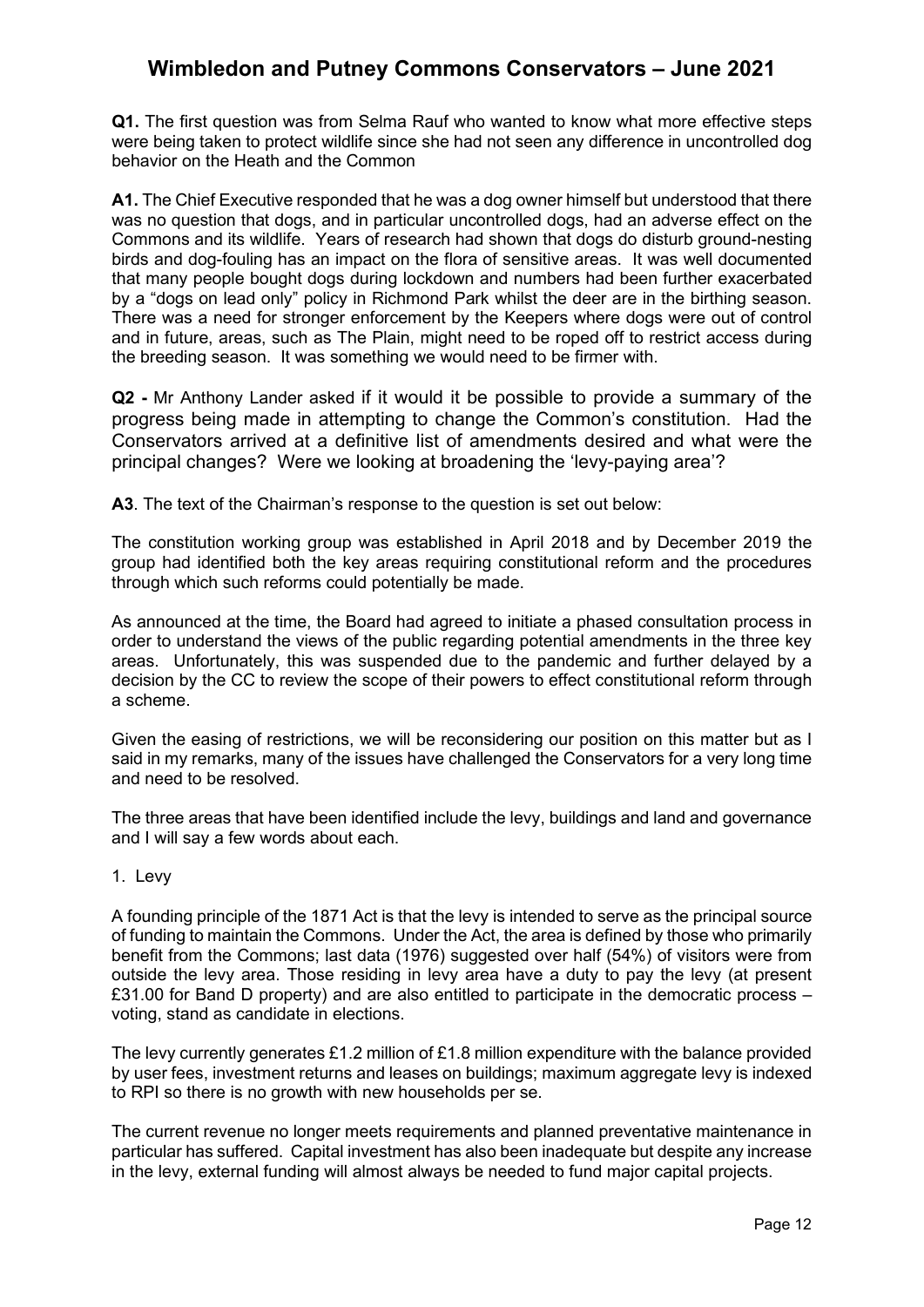The levy may potentially be amended either by a Statutory Instrument (SI) or private bill; a SI has certain advantages in terms of cost/risk/timescales and for those reasons is our preferred route forward. Amendment by SI would be confined to rebasing the quantum; although it is recognised that there are strong intellectual arguments for reviewing the levy boundary and amending the levy mechanism, that would require a private bill with the inherent risks and costs.

In the interim, we will continue to use other fundraising mechanisms (eg, Friends) as a way of engaging those outside the levy area. Any increase will be evidence based and as such, there is no view on quantum at this time; the first step of the consultation process was to understand the public's views on potentially amending the levy.

#### 2. Buildings and Land

The 1871 Act provides a clear purpose and duties governing stewardship of the Commons with repeated references in the preamble and the act itself to preserving, protecting and enhancing the Commons, keeping the Commons open, unenclosed and unbuilt upon for the purposes of recreation and exercise.

But despite this clarity of objectives and duties of the 1871 Act, specific provisions regarding certain powers and prohibitions are in some cases less clear, if not absent, particularly with respect to buildings (eg, demolition and relocation of buildings, building of six lodges).

This lack of clarity has led to uncertainties in the constitutional status in some of the buildings, necessitating endless legal opinions, which are occasionally contradictory and in any event not definitive,paralysing investment decisions.

The purpose of constitutional reform in this area is therefore to ensure that there is a sound legal basis for future investment in the Commons, allowing the Conservators to carry out proper long-term planning of estate. Preferred route was via a scheme under Section 73 of the Charities Act 2011 though this is subject to the CC's review of the scope of their powers under the Act.

### 3. Governance

Governance arrangements for the 1871 Act are primarily set out in Commissioners Clauses Act 1847, which is subordinate to the 1871 Act.

The current arrangements present challenges for managing a charity in the 21st century in certain areas (eg, holding meetings electronically, deadline to declare candidacy in elections pre postal voting, borrowing limit not indexed remains at £5,000).

Proposed route is also via the scheme under the Charities Act.

**Q3.** Edmund Brandt commented that over the last year there had been a lot of tree cutting and asked what was the conservation plan in place. Additionally, there had been a lot of visible damage to the footpaths. What was the plan to remedy this?

The Chief Executive responded that tree cutting took place mainly in two situations. Firstly, the Commons are a Site of Special Scientific Interest (SSSI) covering largely a heathland and grassland habitat. Over the years these areas had been colonised by trees and, working in partnership with Natural England, our regulator in respect of the SSSI, we were trying to clear some of the trees in order to restore what are rare habitats across the UK. Secondly, clearing trees along woodland paths or rides – the wider these rides are then the better they will be for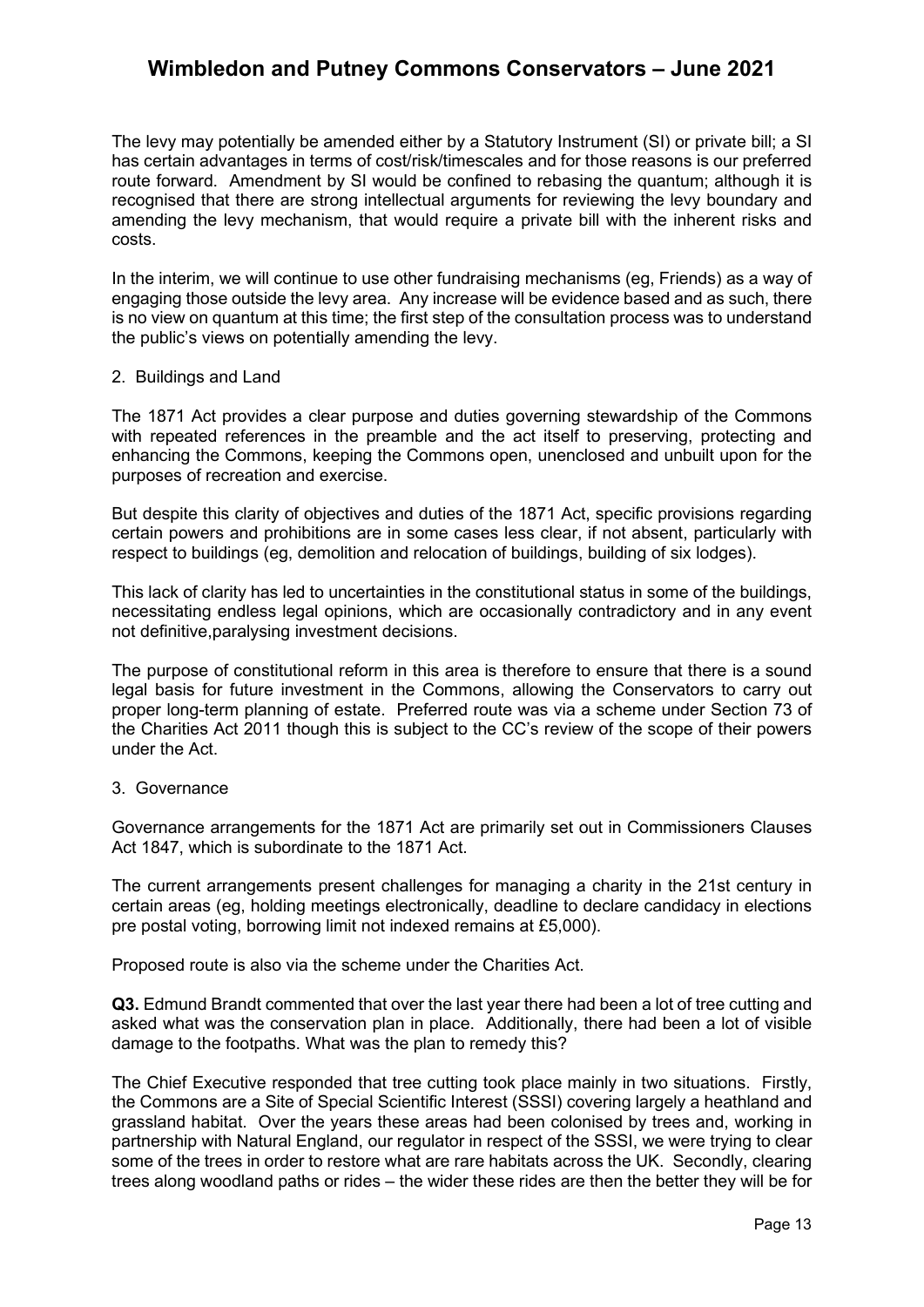wildlife as sunlight is allowed in, ground vegetation establishes which will attract insects which in turn attract birds and so on, resulting in a much richer woodland. We do understand that with climate change we are being encouraged to plant more trees and here we are clearing them but it is for very clear biodiversity and ecological reasons that we are carrying out this work.

We are in the process of developing a five-year Land Management Plan that will set out all of the habitat works and the rationale behind them. There will be consultation on that plan so that the local community and users of the Commons can comment on the plans.

In terms of the paths, the additional footfall over the last 15 months has had a significant impact and the wet weather over the winter has caused further problems. We are in the process of finalizing the Business Plan for the next three years and within that is a project focused around identifying priority paths and making sure that, where necessary, work is done to make sure that there is a good path network around the Commons.

**Q4.** Joanne Glynne commented that she had asked a question last year and had received a positive response but then nothing had happened. It was about the meadow on Putney Heath and she had been promised that some of it would not be mown so that butterflies had a chance to survive. But it was fully mown last year still and there was also the mention of more flower seeds being added. She was not sure if this had been done but there appeared to be some new varieties.

**A4.** Oliver Bennet responded that he agreed that excessive mowing was limited, particularly where there was not a clear amenity reason to mow. Many local authorities had participated in "no mow May" in order to alleviate pressure on grassland that they managed. He had been identifying areas around the Commons where a policy of less cutting could be implemented which would allow wild flowers to be grown and make the areas more valuable for biodiversity. He added that on Putney Heath there had already been some work done to improve the biodiversity of the grasses and there was a wildflower meadow there, along with some unmown areas. These areas still required some management, not only because they would succeed to woodland eventually, but the cut grass and wild flowers would need to be baled up and removed to ensure that any nutrients from the cut grass were removed to keep the nutrient level in the soil low which then allowed the rarer plant species to grow. The Land Management Plan would drive this initiative forward.

**Q5.** Jane Lockhart commented that this week she had discovered that the weed killer RoundUp that contains glyphosate was being used in certain places on Wimbledon Common. She asked for urgent consideration and action to ban its use on the Common in support of the health of future generations, wildlife, bees, water and all life.

**A5.** The Chief Executive commented that the Commons did use RoundUp/glyphosate in some very limited circumstances. Firstly, in the control of Japanese Knotweed, a very invasive and pernicious plant which if left uncontrolled would quickly take over any area in which it was growing. However, it was not sprayed but a method of stem injection was used so that it was contained. At present, there was not a suitable alternative. The other area where RoundUp/glyphosate was used was around buildings in order to control weeds but there were other methods that we could look into for that particular use.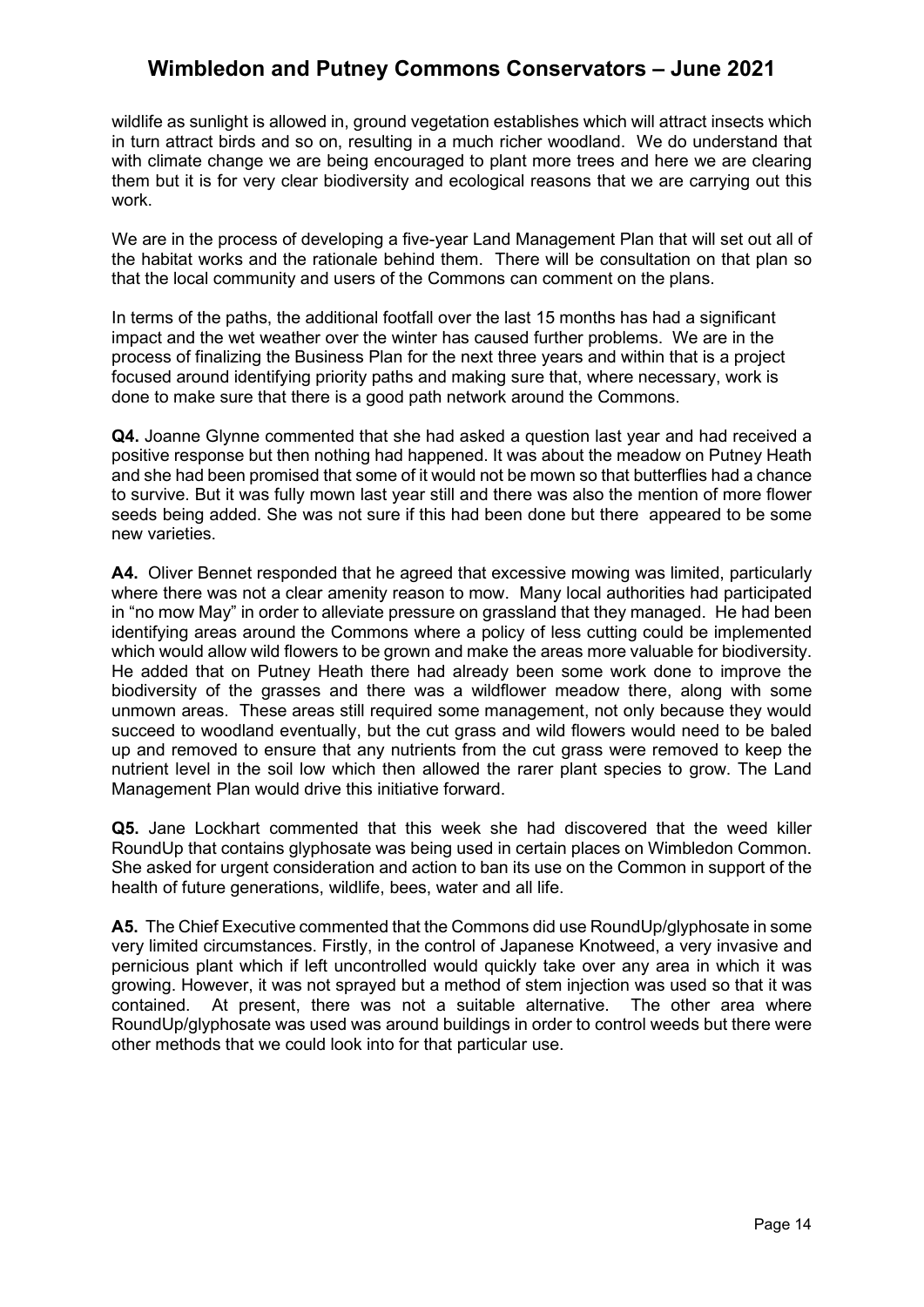**Q6.** Mr Nicholas Evans asked whether the positions of Chief Executive and Chief Operations Manager been combined? Did this explain the rise in the amount paid to the member of staff receiving the highest remuneration from £80,000 - £90,000 in 2020 to £110,000 - £120,000 in 2021?

**A6.** The Chairman stated that the financial statements applied to the period 1 April 2020 to 31 March 2021. During that period, we had a Chief Executive in post who retired at the end of 2020 and a Chief Operations Manager, who was appointed Acting Chief Executive from 1 January 2021 and served in that role until he was appointed Chief Executive from 1 June 2021. No decision had yet been made on the new staffing structure.

**Q7.** Mr Anthony Lander asked if an update could be provided on where WPCC is with regard to the refurbishment/replacement of the sports pavilion at REMPF. Do WPCC have a timeframe in mind in respect of implementing any agreed strategy?

**A7.** The Chief Executive responded that the Pavilion was built in the 1920s and remains pretty much unchanged since that time. It has suffered from a lack of investment and was not a modern sports facility. It was a priority for the Board as it brought in a significant income so as a matter of priority the refurbishment or replacement of the building was being considered. An architect had looked at the building and drawn up some plans and replacement of the building was a much cheaper option than refurbishment. As the Chairman had alluded to, there were queries about WPCC's power to demolish and rebuild so that needed to be resolved before the project was taken much further. The rebuilding costs had been estimated at over £6million, so in terms of resolving the constitutional issues and the capital that we would have to raise, meant that, although the project is a priority, it wouldn't happen in the near future.

**Q8.** Jonathan Calloway commented that whilst it was clear that littering had become a huge problem across the Common he wanted to ask how littering and other bye-laws were being enforced on Putney Lower Common. The littering problem was sadly not new but had become worse and worse during the long months of lockdown. Also, unlicensed events where people erect gazebos, bring food and drink, loud music and gather in non-socially distanced groups, was also on the increase. The litter around the Spencer benches seemed to be out of control and volunteers were struggling to cope. The answers seemed to include more signs, more patrols and more enforcement if this much-loved open space was going to continue to be enjoyed by all.

A8. David Hince responded that sadly there was no easy solution to the problems raised.

Clearly byelaw enforcement was a problem across the whole of the Commons over many different issues, some of which had already been touched upon earlier in the meeting. Our Head Ranger at Putney Lower Common averages 5 days a week onsite, although there will be periods where a Ranger is not present. Many people ask for permission to put up a small gazebo, though clearly there were some unapproved gatherings and there was nothing we couldf really do to stop these, unless the Ranger's Office was notified on a timely basis. Potentially more signs could be placed on the Common, although personally he very much doubted whether that would have any impact on the behavior of group gatherings. He suggested that if members of the public see anti-social group behavior, (especially in the evenings) they should contact the police directly as they were the ones with the meaningful enforcement powers.

The Spencer was contractually bound to clear up around the benches before opening each day and there was perhaps some logic in encouraging them to do so earlier in the morning than they do at present.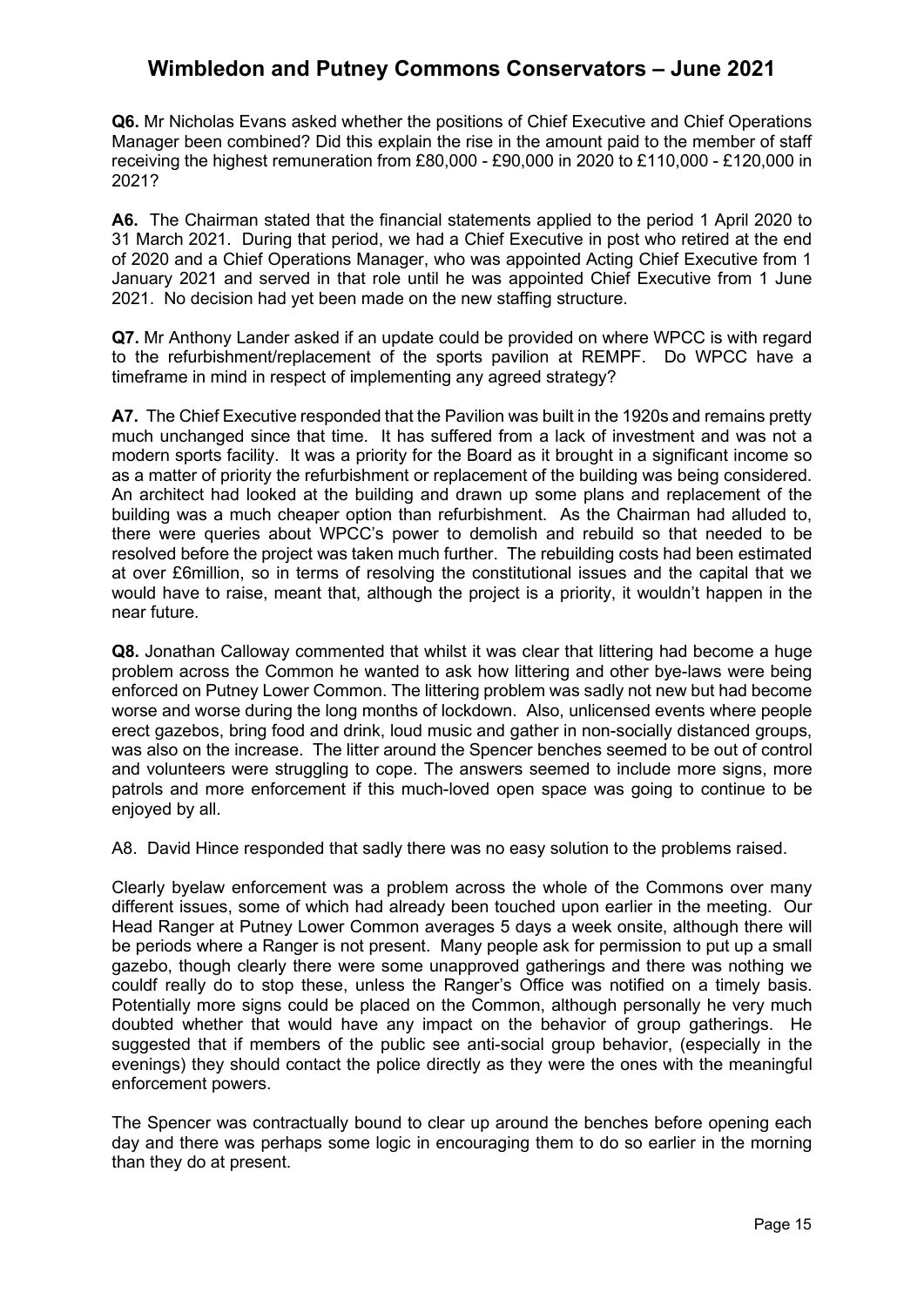As to litter, more bins had been placed on the Common, which were regularly emptied. Elsewhere on the Commons there have been huge increases in volunteer litter pickers and they have had a massive impact. David Hince thanked those volunteers at Putney Lower Common that already litter pick, and encouraged more to take ownership of the problem and hit the Common with litter pickers in hand. He was sure that the Head Ranger would be delighted to provide bags and sticks. He hoped that as the country emerged from lock down, many of these PLC issues would start to dissipate.

**Q9.** John Mays asked whether it was correct that Countryfile would be filming on the Commons.

**A9.** The Chief Executive commented that Countryfile were originally due to come and film on the Commons back in January 2021 but this was postponed due to the COVID-19 lockdown. Given how wet and muddy the Common was then, it was certainly of benefit that they eventually came and filmed on a sunny June day. The downside to this was that the production team had more freedom to travel so instead of an entire show about the Commons, they would simply be the focus but with other issues covered as well. The show would air at 6.15pm on Sunday 4 July.

**Q10.** There were two questions relating to Putney Lower Common Tennis Club and issues around access to the courts from Philip Read and Mani. Mr Read had previously sent questions on this matter to the Chief Executive.

**A10.** The Chief Executive commented that some of the eight questions that Mr Read had asked needed him to carry out some research and he would respond by e-mail on those issues. However, on the wider issue of booking the courts, we had received four enquiries recently in respect of that matter and had written to the licensee asking him to clarify the process for booking so we could pass this information on.

### *[Questions answered following the meeting do not form part of the minutes of the meeting but can be found below]*

### **Signing of the Financial Statements**

There being no questions on the financial statements, all Conservators acknowledged their approval of the financial statements and, as required under Section 91 of the Commissioner's Clauses Act 1847, the Chairman and the Auditor signed the financial statements for 2020/2021. The Chairman also signed the Letter of Representation.

That concluded the formal part of the meeting but there was one final matter which was to thank Angela Evans-Hill, Executive Assistant to the Chief Executive and Communications Officer, for arranging and managing the meeting.

The Chairman thanked everyone for attending and closed the meeting at 9.25pm.